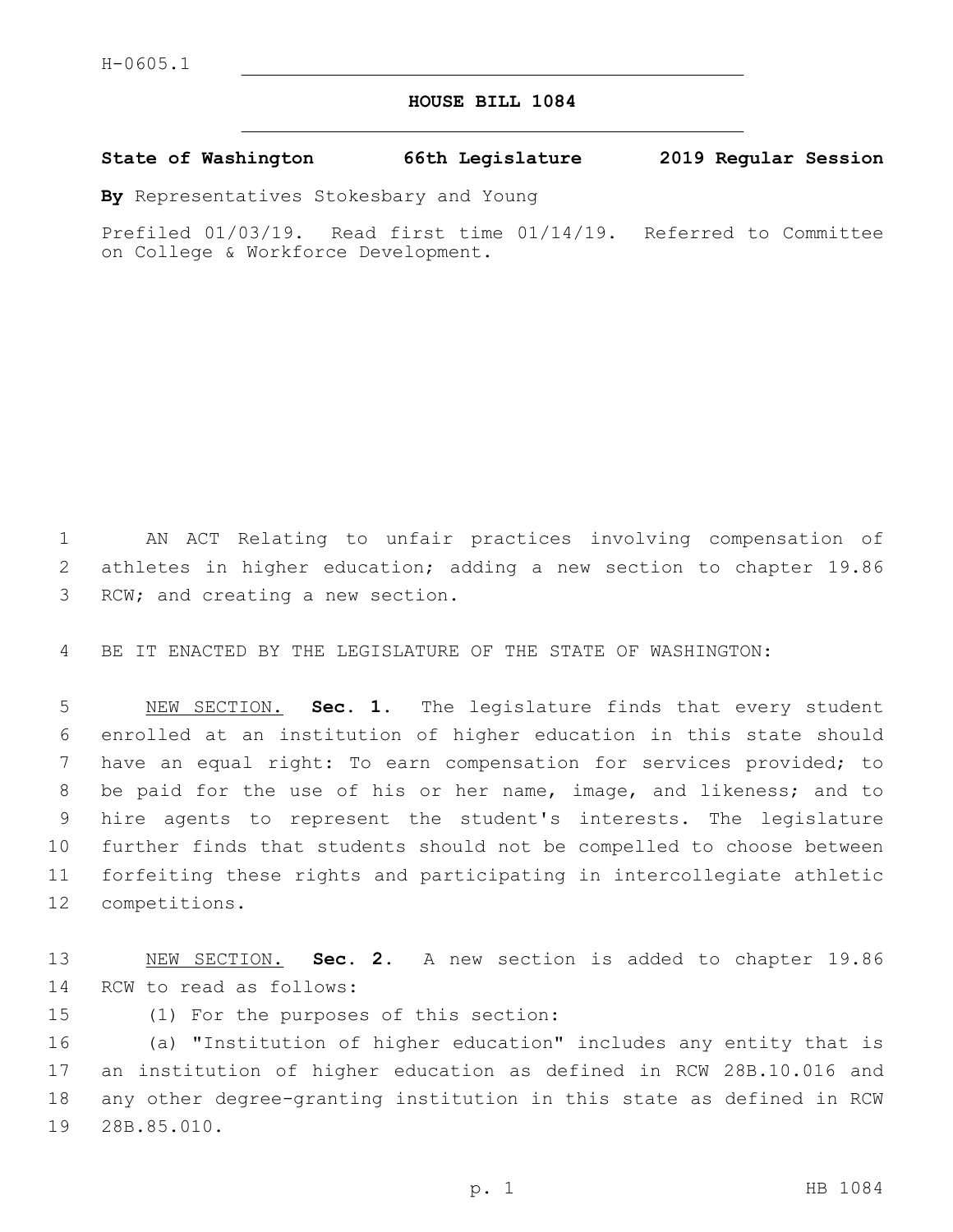(b) "Student" means any student enrolled at an institution of 2 higher education.

(2) Any student may:3

 (a) Receive compensation for services actually provided, including, but not limited to, payment for the use of the student's name, image, or likeness, as long as the compensation is commensurate with the market value of the services provided; and

(b) Agree to be represented by an agent for any purpose.

 (3) No person may prohibit or suspend any student from competing in an intercollegiate athletic competition, or otherwise penalize a student, because the student has engaged in the conduct described in 12 subsection (2) of this section.

 (4) No person may prohibit or suspend an institution of higher education's athletic team from competing in an intercollegiate athletic competition, or otherwise penalize an institution of higher education, because a student enrolled at the institution of higher education has engaged in the conduct described in subsection (2) of 18 this section.

 (5) No person may request or require that an institution of higher education prohibit or otherwise limit the ability of its students to engage in the conduct described in subsection (2) of this section in order for the institution of higher education's students or athletic teams to be eligible, or remain eligible, to compete in 24 intercollegiate athletic competitions.

 (6)(a) No person may discipline an institution of higher education because the institution of higher education:

 (i) Certified the eligibility of, or otherwise permitted, a student who engaged in the conduct described in subsection (2) of this section to participate in an intercollegiate athletic 30 competition; or

 (ii) Did not certify the eligibility of a student to participate in an intercollegiate athletic competition solely because he or she engaged in the conduct described in subsection (2) of this section.

 (b) For the purposes of this subsection (6), "discipline" includes, but is not limited to, terminating or suspending the membership of an institution of higher education and prohibiting other members from participating in intercollegiate athletic competitions with an institution of higher education.

 (7) The legislature finds that the practices covered by this section are matters vitally affecting the public interest for the

p. 2 HB 1084